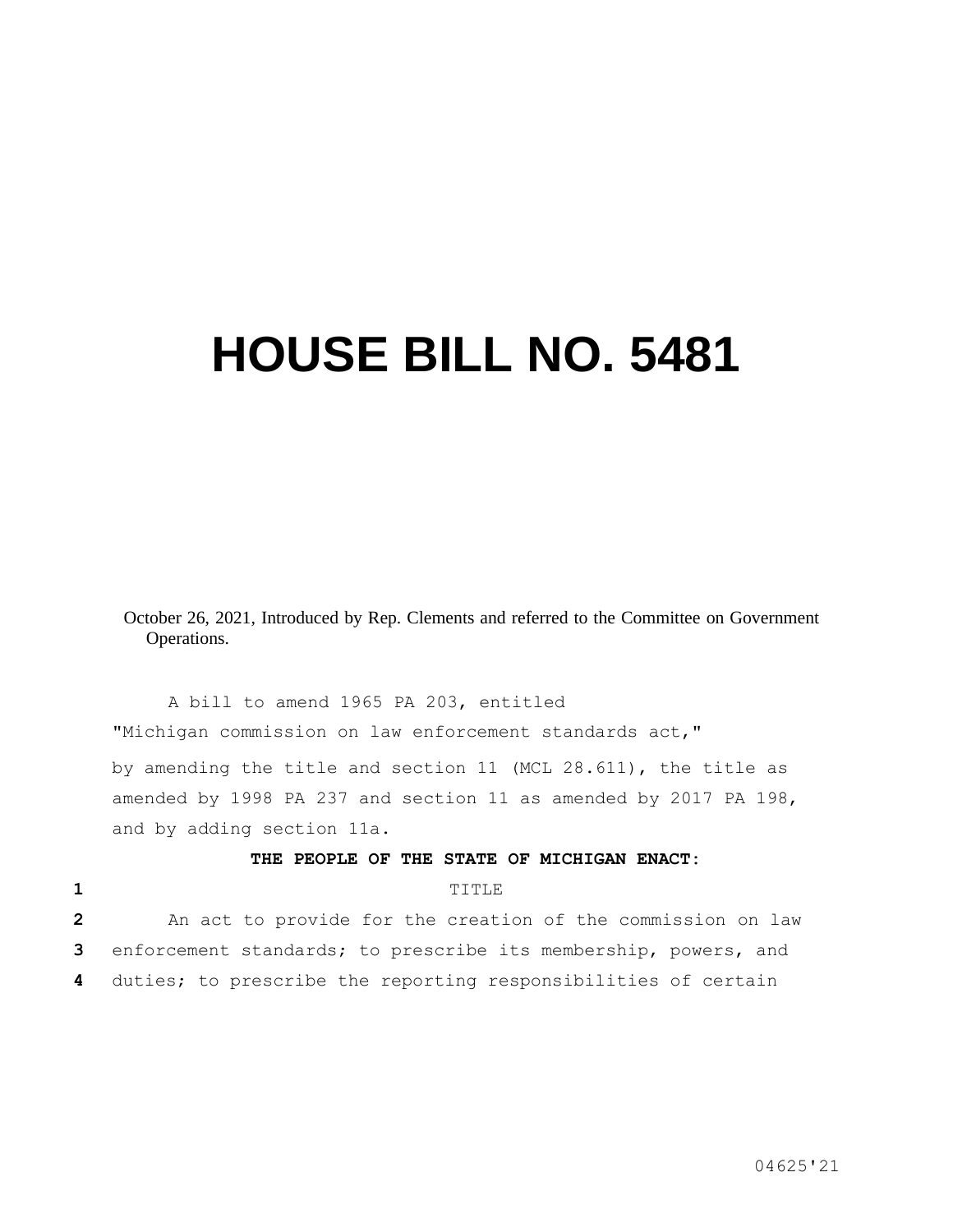state and local agencies; to provide for additional costs in criminal cases; to provide for the establishment of the law enforcement officers training fund; **to create certain programs and funds; to allow the promulgation of rules;** and to provide for disbursement of allocations from the law enforcement officers training fund to local agencies of government participating in a police training program.

 Sec. 11. (1) The commission may do 1 or more of the following: (a) Enter into agreements with colleges, universities, governmental agencies, and private entities to carry out the intent of this act.

 (b) Issue certificates of approval to agency basic law enforcement training academies, preservice college basic law enforcement training academies, and regional basic law enforcement training academies.

 (c) Authorize issuance of certificates of graduation or diplomas by agency basic law enforcement training academies, preservice college basic law enforcement training academies, and regional basic law enforcement training academies to students who have satisfactorily completed minimum courses of study.

 (d) Cooperate with state, federal, and local agencies to approve programs of in-service instruction and training of law enforcement officers of this state and of cities, counties, townships, and villages.

 (e) Make recommendations to the legislature on matters pertaining to qualification and training of law enforcement officers.

(f) Require a licensing examination.

(g) Establish a recognition of prior basic law enforcement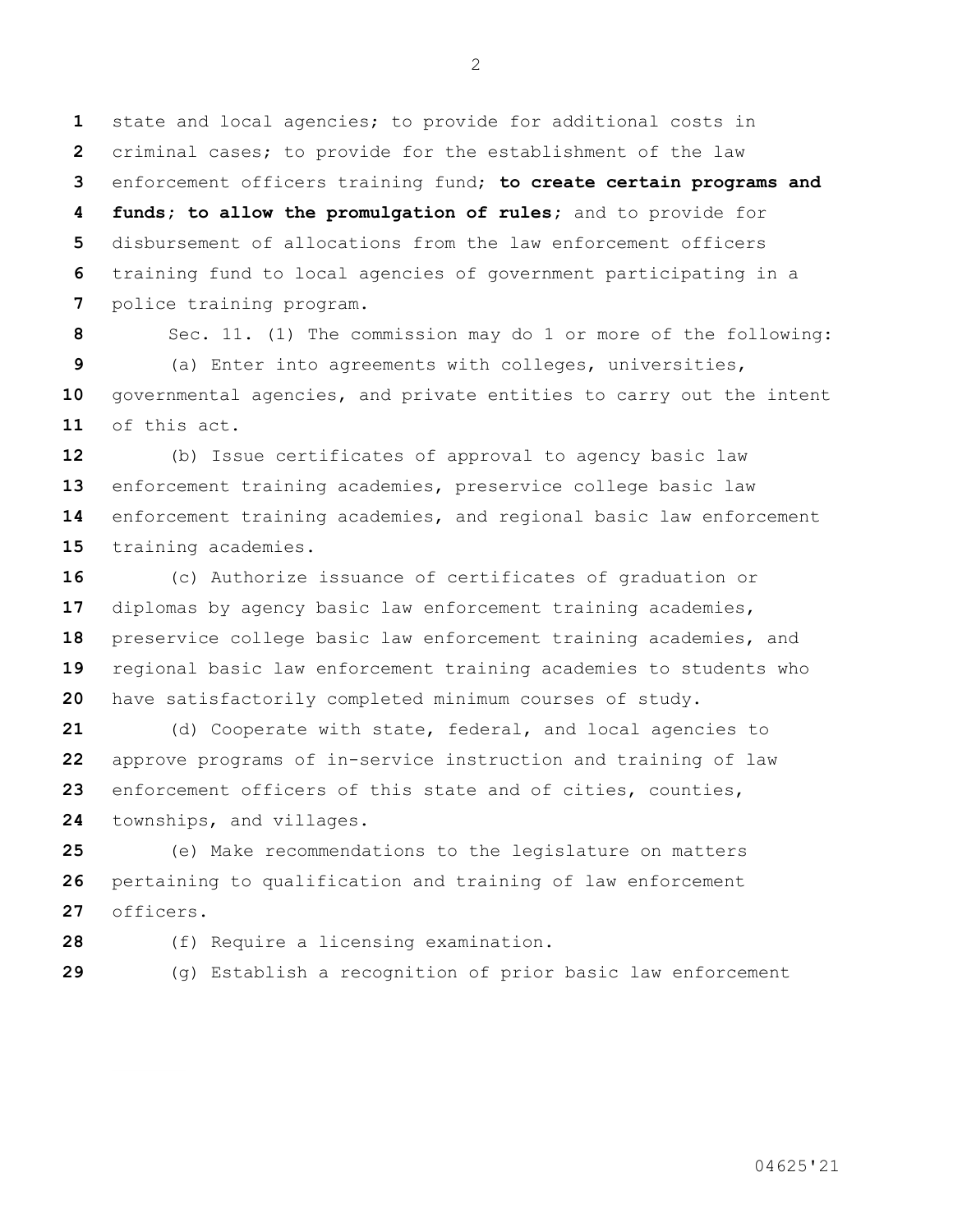1 training and experience program.

 (h) Establish and charge a fee to recover the cost of screening, enrolling, evaluating, and testing individuals who are not employed by a law enforcement agency , which **that** must be deposited in the law enforcement officers training fund created in this section.

 (i) Establish and charge a fee to recover the cost of issuing licenses to persons licensed under this act  $\tau$  which that must be deposited in the law enforcement officers training fund created in this section.

## **(j) Create, implement, and administer the public service assistants grant program created under section 11a.**

 (2) The commission may promulgate rules with respect to any of the following:

 (a) In-service training programs and minimum courses of study and attendance requirements for licensed law enforcement officers.

 (b) The establishment and approval of agency basic law enforcement training academies, preservice college basic law enforcement training academies, and regional basic law enforcement training academies.

 (c) The minimum qualifications for instructors for approved agency basic law enforcement training academies, preservice college basic law enforcement training academies, and regional basic law enforcement training academies.

 (d) The minimum facilities and equipment for agency basic law enforcement training academies, preservice college basic law enforcement training academies, and regional basic law enforcement training academies.

(e) Minimum standards and procedures for reserve officers.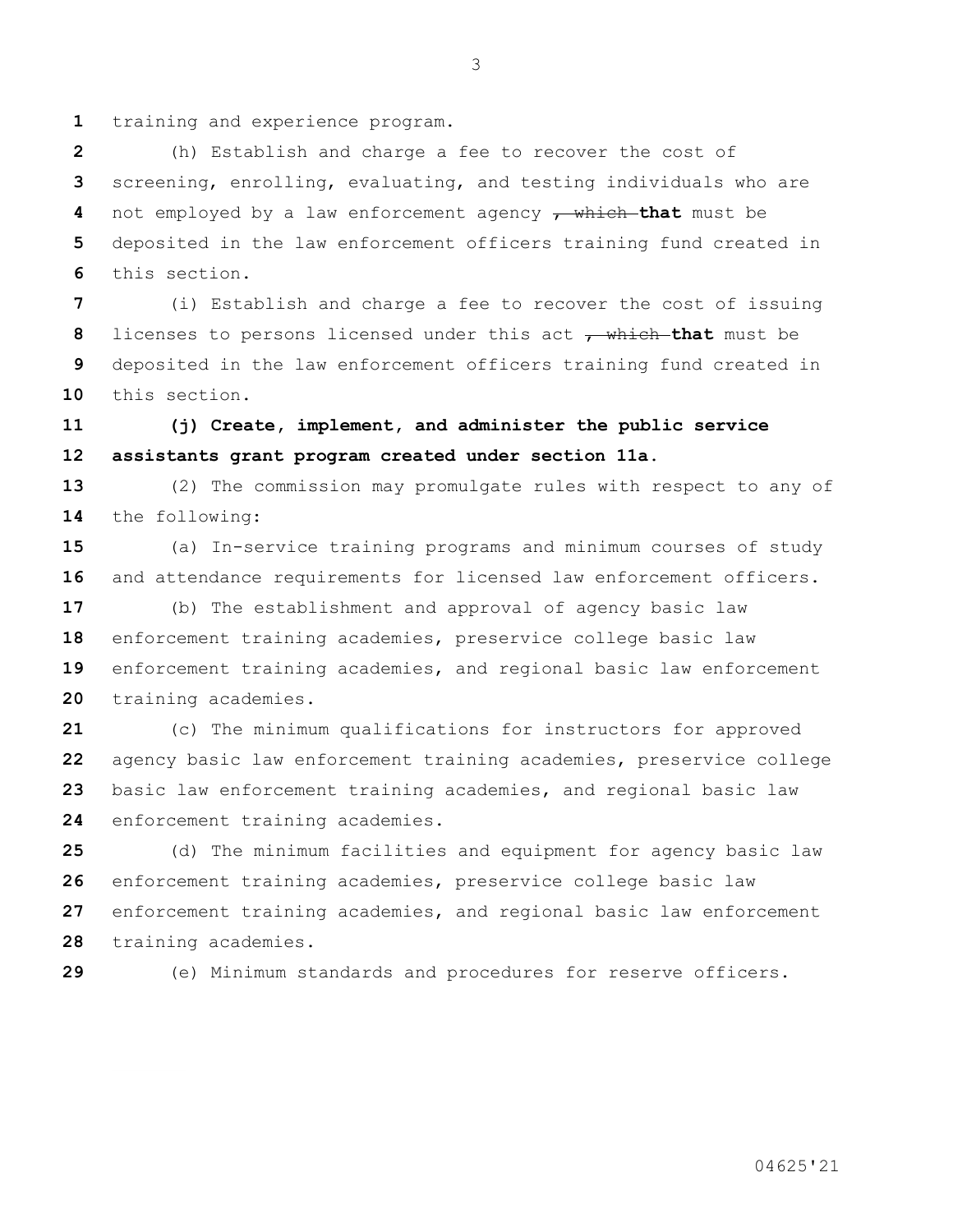(3) The commission shall require an individual seeking admission to a preservice college basic law enforcement training academy or a regional basic law enforcement training academy or the recognition of prior basic law enforcement training and experience program to submit his or her fingerprints to the department of state police for the purpose of conducting a criminal history record information check. The department of state police may charge a fee for conducting a criminal history record information check. The individual shall submit his or her fingerprints to the department of state police in a manner prescribed by the department of state police.

 (4) The department of state police shall conduct a criminal history record information check on each individual described under subsection (3) through its own records and through the Federal Bureau of Investigation. After the completion of each criminal history record information check, the department of state police shall provide the criminal history record information to the commission.

 (5) The department of state police shall store and retain fingerprints submitted under this section in an automated fingerprint identification system that provides for an automatic notification if subsequent criminal history record information matches fingerprints previously submitted under this section. Upon receiving a notification under this subsection, the department of state police shall forward that notification to the commission.

 (6) The department of state police shall forward the fingerprints submitted under this section to the Federal Bureau of Investigation to be retained in the Federal Bureau of Investigation's next generation identification system and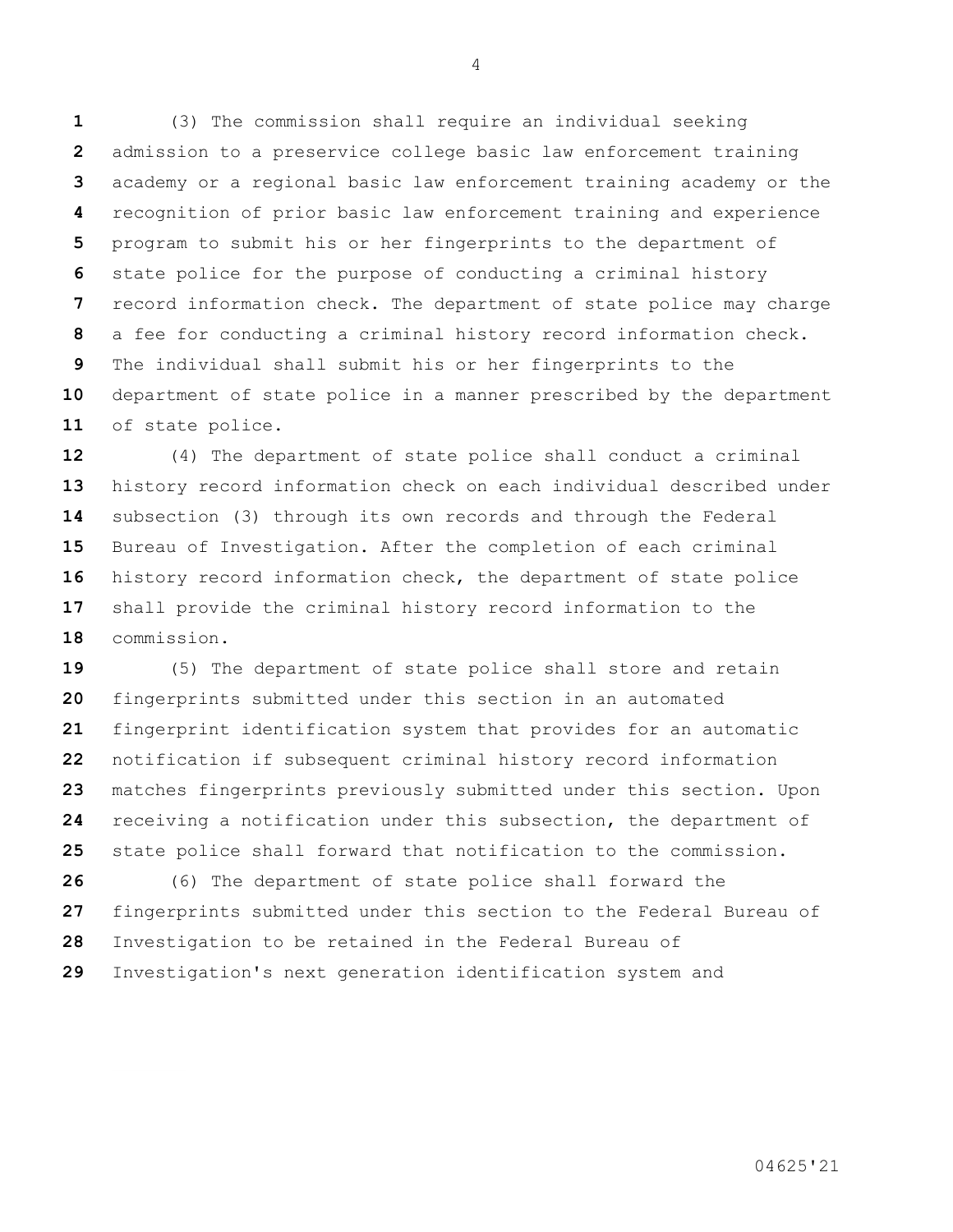integrated automated fingerprint identification system that provides for automatic notification if subsequent criminal history record information matches fingerprints previously submitted to the Federal Bureau of Investigation under this subsection. Upon receiving a notification from the Federal Bureau of Investigation under this subsection, the department of state police shall forward that notification to the commission. The fingerprints retained under this subsection may be searched by using future submissions to those systems, including, but not limited to, latent fingerprint searches, with appropriate responses sent to the submitting and subscribing entities. This subsection does not apply unless the department of state police is capable of participating in the Federal Bureau of Investigation's next generation identification system and integrated automated fingerprint identification system.

 (7) The law enforcement officers training fund is created 16 within the state treasury.

 (8) The state treasurer may receive money or other assets from any source for deposit into the fund. The state treasurer shall direct investment of the fund. The state treasurer shall credit to the fund interest and earnings from fund investments.

 (9) Money in the fund at the close of the fiscal year shall **must** remain in the fund, shall **must** not lapse into the general fund, and may be used by the commission, upon appropriation, in future fiscal years as prescribed in this section.

 (10) The commission shall be the administrator of the fund for auditing purposes.

 (11) The commission shall expend money from the fund, upon appropriation, to carry out its responsibilities under this act.

**Sec. 11a. (1) Not later than 30 days after the effective date**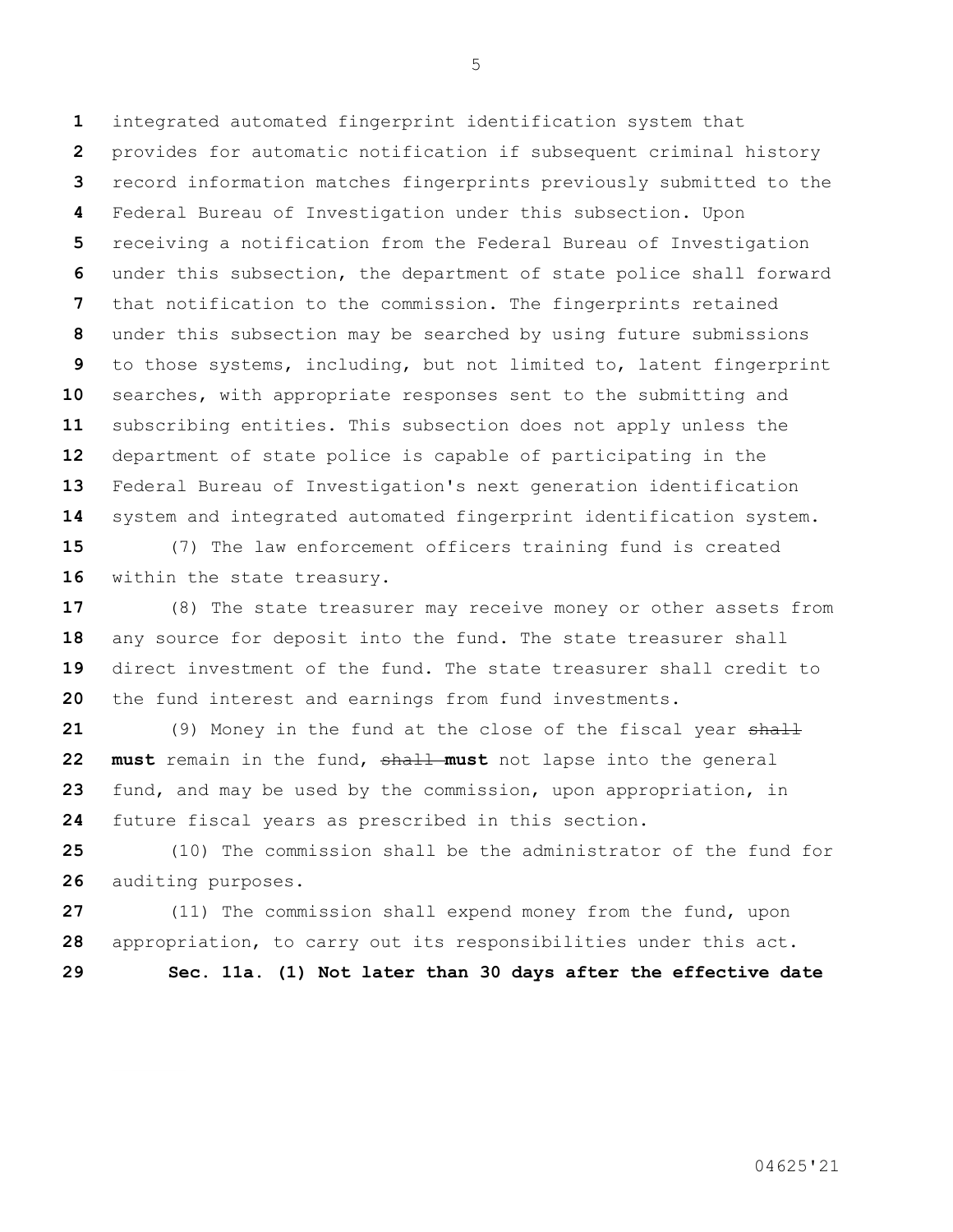**of the amendatory act that added this section, the commission shall create, implement, and administer a grant program to award grants to law enforcement agencies for the purpose of hiring public service assistants. Grants awarded pursuant to this subsection must be used to establish a new program or expand a program operated by a law enforcement agency for the purpose of hiring public service assistants. Grants must not be awarded to fill previously vacant positions for public service assistants within an existing program previously operated by a law enforcement agency.**

 **(2) To be eligible for a grant under subsection (1), a law enforcement agency must comply with the commission's application process.**

 **(3) The commission shall provide the grants on a first-come, first-served basis to eligible law enforcement agencies for the purpose described in subsection (1).**

 **(4) The public service assistants fund is created as a separate fund in the department of treasury. The commission shall be the administrator of the fund for auditing purposes.**

 **(5) The state treasurer may receive money or other assets from any source for deposit into the fund. The state treasurer shall credit to the fund money appropriated to the fund. The state treasurer shall direct the investment of the fund and shall credit to the fund interest and earnings from fund investments.**

 **(6) The commission shall expend money from the fund to carry out the purpose of this section and shall not expend money from the fund for any other purpose.**

 **(7) Money remaining in the fund at the close of the fiscal year must remain in the fund and must not lapse to the general fund.**